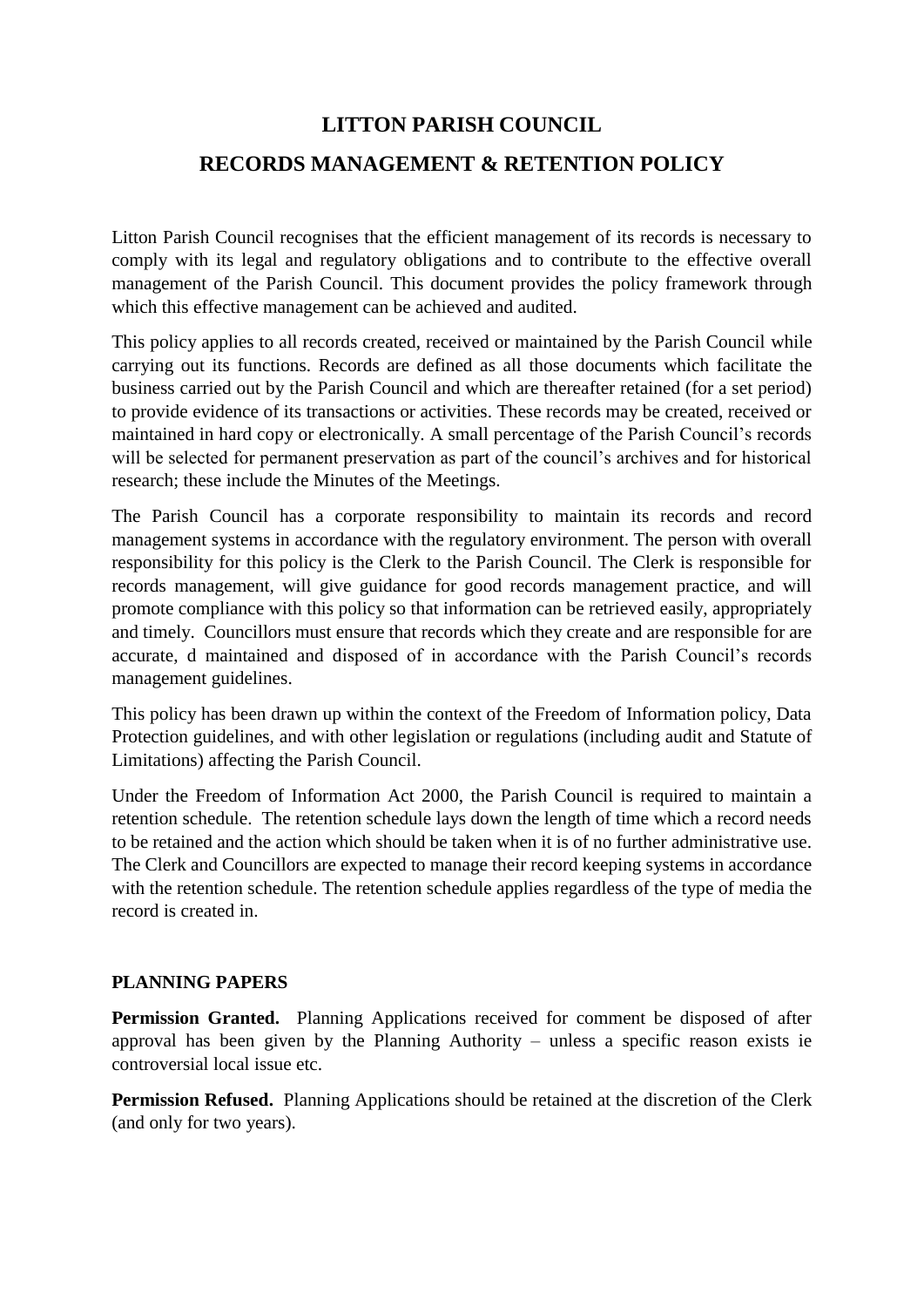## **RETENTION OF DOCUMENTS REQUIRED FOR THE AUDIT OF PARISH COUNCILS**

| <b>Document Category</b>       | <b>Minimum Retention Period</b>        | <b>Reason</b>       |
|--------------------------------|----------------------------------------|---------------------|
| <b>Minutes</b>                 |                                        |                     |
| Minutes of Council meetings    | Indefinite                             | Archive             |
| Minutes of committee           | Indefinite                             | Archive             |
| meetings                       |                                        |                     |
| <b>Employment</b>              |                                        |                     |
| Staff employment contracts     | 6 years after ceasing employment       | Management          |
| Staff payroll information      | 3 years                                | Management          |
| <b>Staff references</b>        | 6 years after ceasing employment       | Management          |
| <b>Application forms</b>       | 6 months                               | Management          |
| (interviewed – unsuccessful)   |                                        |                     |
| <b>Application forms</b>       | 6 years after ceasing employment       | Management          |
| (interviewed – successful)     |                                        |                     |
| Disciplinary files             | 6 years after ceasing employment       | Management          |
| Staff appraisals               | 6 years after ceasing employment       | Management          |
| <b>Finance</b>                 |                                        |                     |
| Scales of fees and charges     | 6 years                                | Management          |
| Receipt and payment            | Indefinite                             | Archive             |
| accounts                       |                                        |                     |
| <b>Annual Return</b>           | Indefinite                             | Archive             |
| <b>Bank</b> statements         | 6 years after end of financial year    | Audit               |
| Cheque book stubs              | 6 years after end of financial year    | Audit               |
| Paid invoices                  | 6 years after end of financial year    | <b>VAT</b>          |
| Paid cheques                   | 6 years after end of financial year    | Limitation Act 1980 |
| Payroll records                | 3 years after end of financial year    | <b>HMRC</b>         |
| Petty cash accounts            | 6 years after end of financial year    | Audit               |
| VAT records                    | 6 years after end of financial year    | <b>VAT</b>          |
| Quotations and Tenders         | 12 Years/indefinite                    | Statute of          |
|                                |                                        | Limitations         |
| <b>Insurance</b>               |                                        |                     |
| Insurance policies             | 6 years after policy end               | Management          |
| Certificates for Insurance     | $\overline{50}$ years after policy end | Legal requirement   |
| against liability for          |                                        |                     |
| employees                      |                                        |                     |
| <b>Certificates for Public</b> | 21 years after policy end              | Legal requirement   |
| Liability                      |                                        |                     |
| Insurance claim records        | 6 years after policy end               | Management          |
| <b>Health and Safety</b>       | 6 years are settlement but not before  | Legal requirement   |
|                                | claimant reaches 24 years              |                     |
| Playground inspection          | 21 years                               | Possible claim      |
| reports                        |                                        |                     |
| Accident books                 | 3 years from date of last entry        | Statutory           |
| Risk assessment                | 3 years                                | Management          |